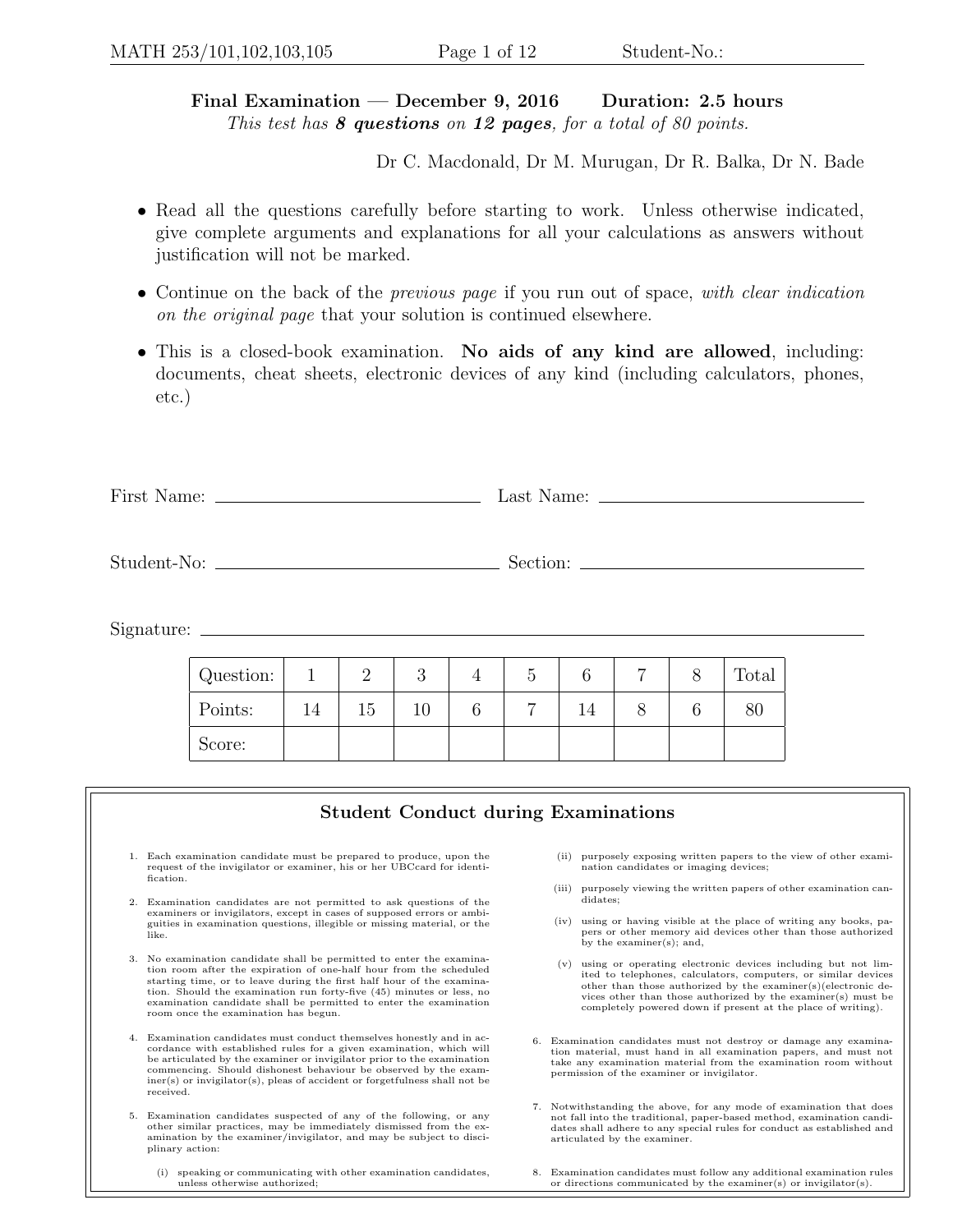5 marks 1. (a) Suppose  $z = f(x, y)$  describes the surface of a mountain. The values of some derivatives are known at certain points:

| point         | $J_x$             | $\overline{y}$              | $f_{xx}$ | yy | $f_{xy}$ |
|---------------|-------------------|-----------------------------|----------|----|----------|
|               | 0                 |                             |          | -3 | -2       |
| В             | 0                 | $\Box$                      |          | З  | -4       |
| $\mathcal{C}$ | 10                | $\mathcal{D}_{\mathcal{L}}$ | -5       | 3  | 2        |
| F,            | 0                 | 0                           | -3       | -3 | 2        |
| F             | $\mathbf{\Omega}$ |                             | 5        | 5  | 5        |
| ( ⊹           | ៸ ៲               |                             | З        |    | 3        |

For each situation, identify a suitable point and  $briefly$  explain: e.g., "X, because it is a local minimum." Justify your answers with calculations.

i. Mika wants to hike to point with view in every direction (where the mountain does not obscure her view). Where should she go?

Answer:

ii. Xiaofei is a biologist who wants to re-introduce a species of frog into a wet environment. Where is water mostly likely to form a pool?

Answer:

iii. Donnie wants to have picnic at a place where the ground is flat and dry. He thinks a peak would be too windy. Where should he go?

Answer:

iv. Akshat also wants to have a picnic where the ground is flat, but he likes surprises. Where should he go?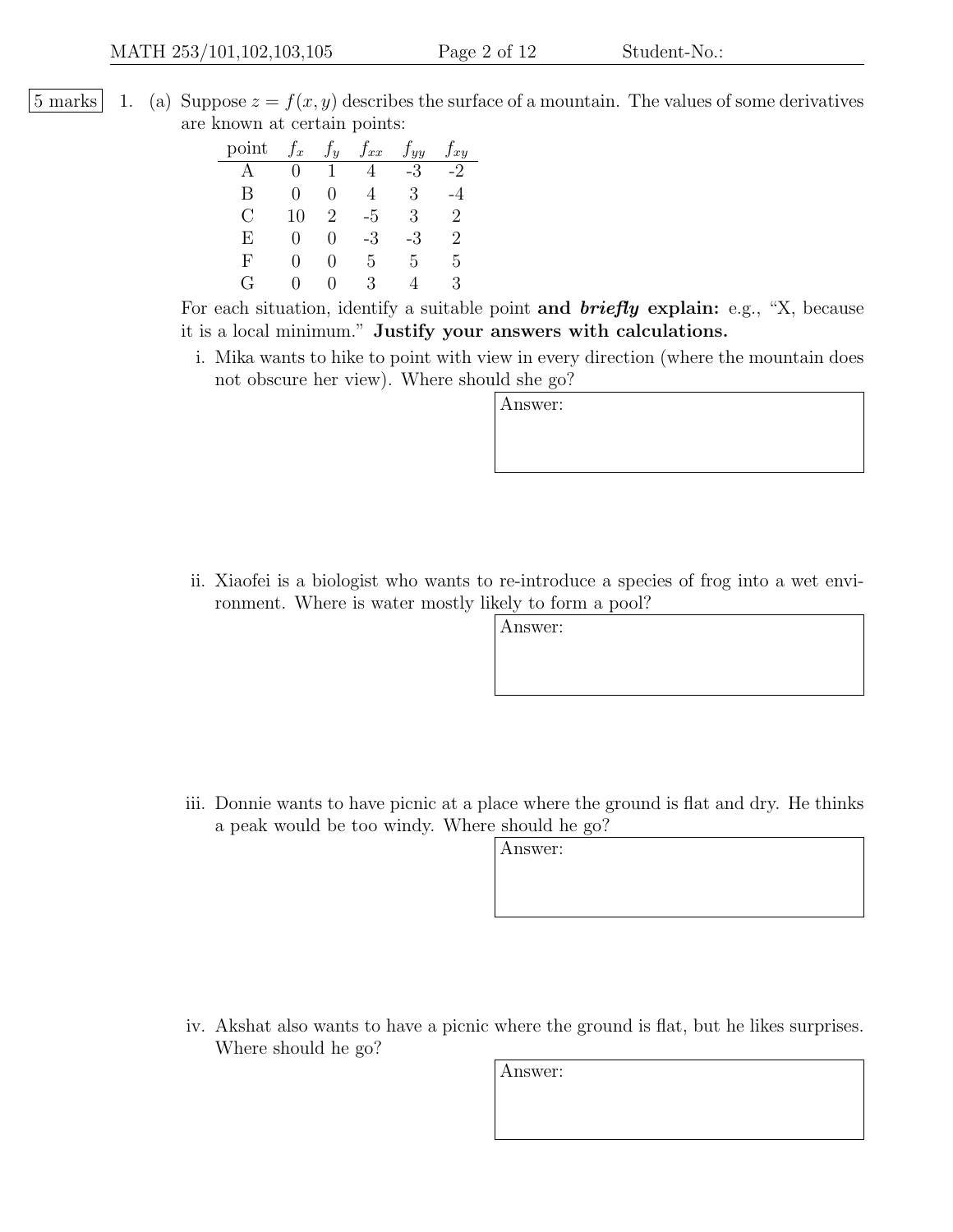|2 marks | (b) Suppose  $f(x, y)$  is some function, unrelated to previous problem. At a point  $(x, y)$ , what is the maximal value of the directional derivative  $D_{\vec{u}}f$ ?

| Answer: |
|---------|
|         |

7 marks (c) Suppose  $f(x, y)$  is some function. Define  $g(x, y) = |\vec{\nabla} f|^2 = (f_x(x, y))^2 + (f_y(x, y))^2$ . i. What is  $\vec{\nabla}g$ ?

> ii. Consider a mountain where the derivatives are  $f_x(x, y) = \exp(-x^2)$  and  $f_y(x, y) =$  $\exp(-y^4 + 2y^2)$ . Find the critical points of  $g(x, y)$  (no need to classify).

> > Answer:

iii. What is the geometric interpretation (in terms of f) of the point  $(x, y)$  where  $g(x, y)$  is maximal?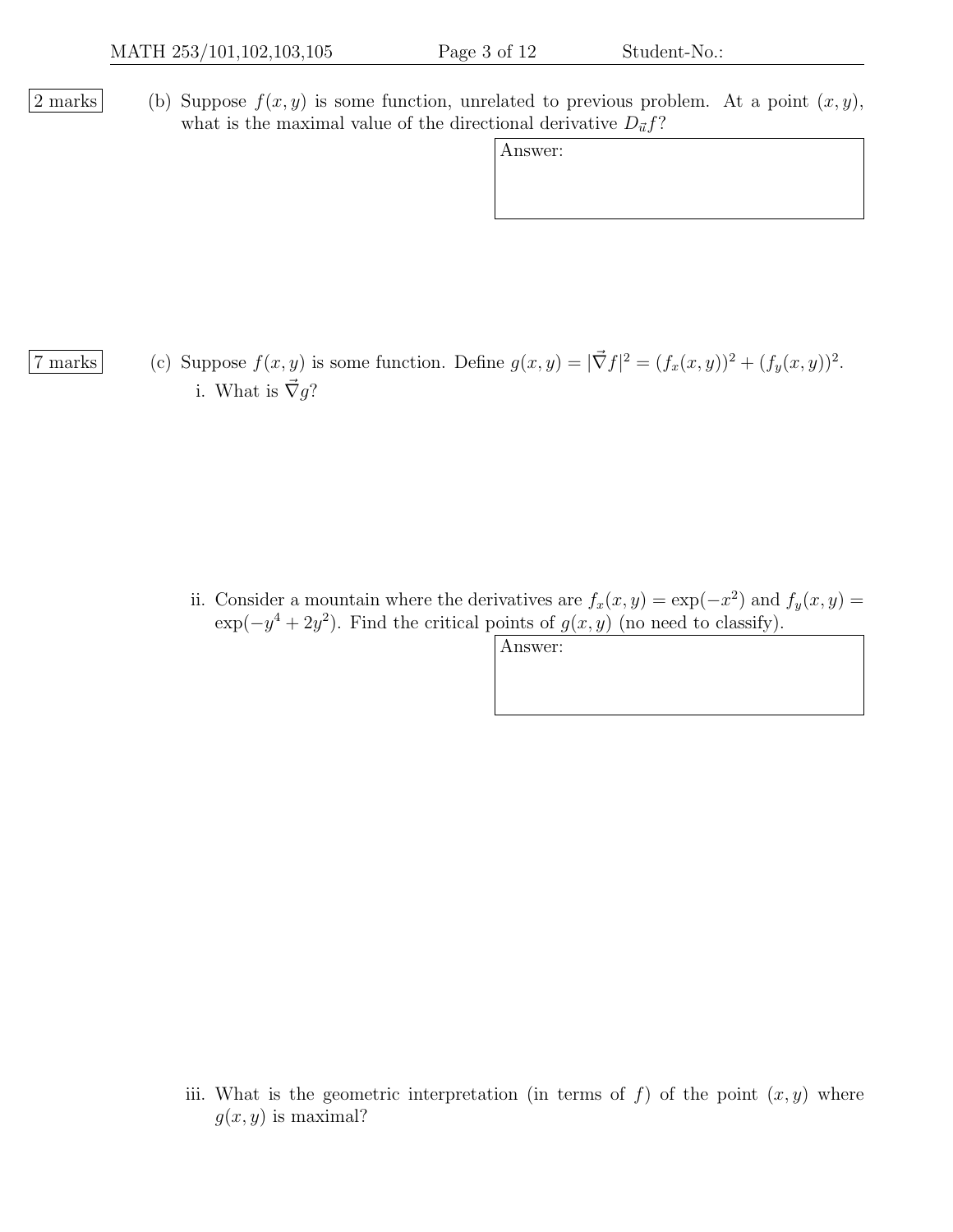2 marks 2. (a) To find the surface area of the surface  $z = f(x, y)$  above the region D, we integrate  $\iint_D F(x, y) \, dA$ . What is  $F(x, y)$ ?

- (b) Consider a "Death Star", a ball of radius 2 centred at the origin with another ball of radius 2 centred at  $(0,0,2\sqrt{3})$  cut out of it. The diagram shows the slice where  $y=0$ .
- 4 marks i. The Rebels want to paint part of the surface of Death Star hot pink; specifically, the concave part (indicated with a thick line in the diagram). To help them determine how much paint is needed, carefully fill in the missing parts of this integral:



ii. What is the total surface area of the Death Star?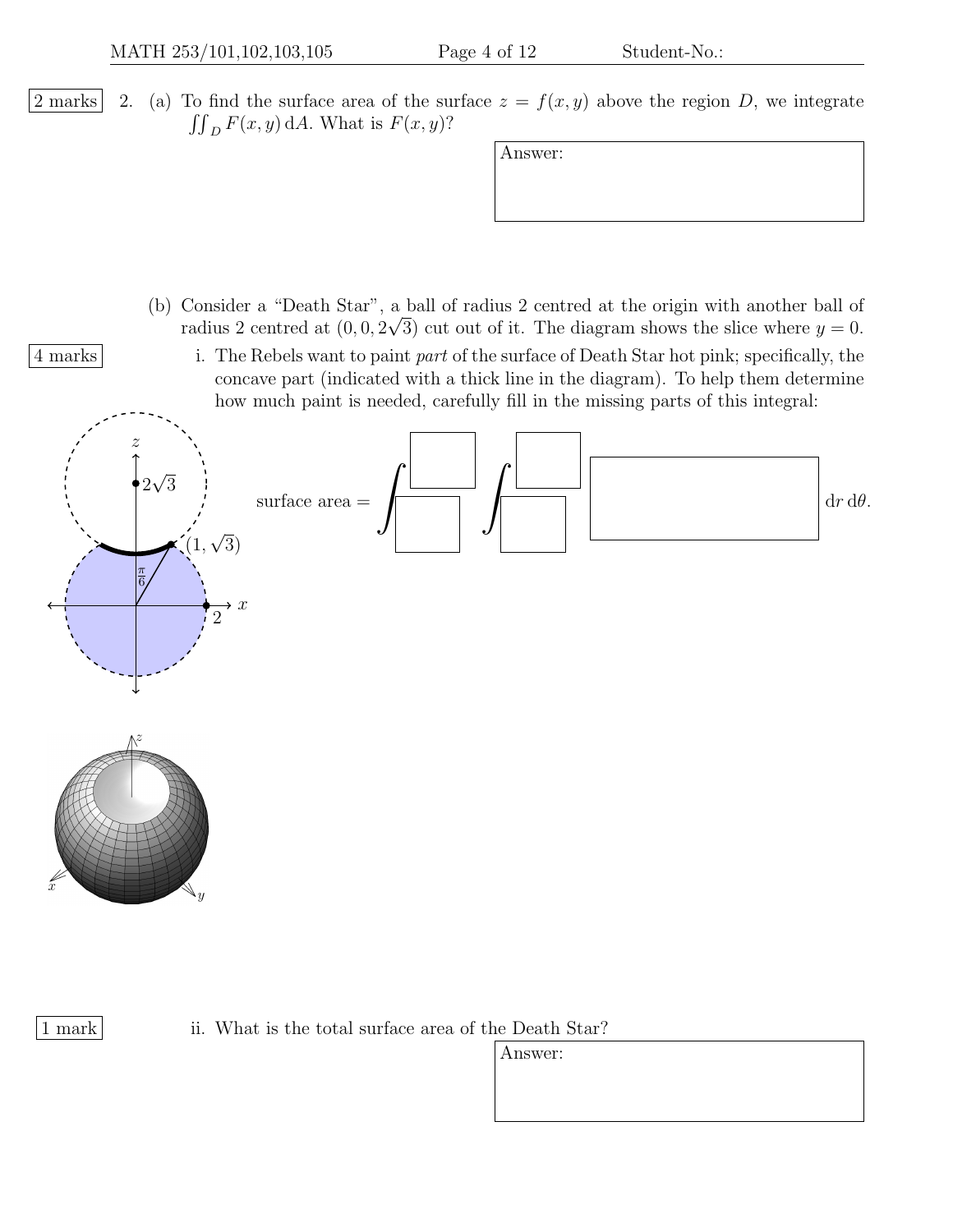$8 \text{ marks}$  (c) Suppose the solid interior of the Death Star has density  $T_0$ , except in a cone connecting the origin to the concave region where the density is  $S_0$ . Complete this expression for the total mass  $M\!$  :



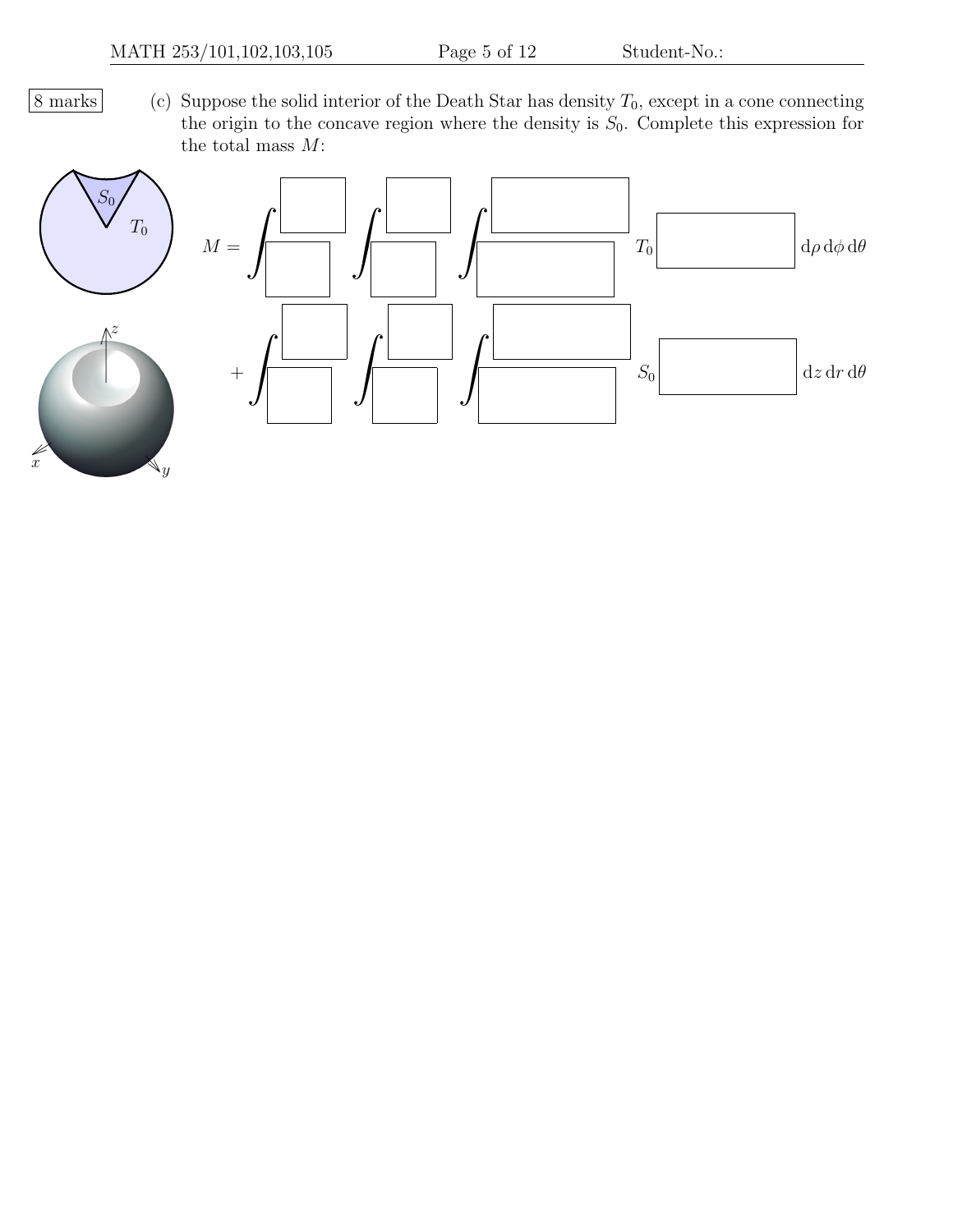|2 marks| 3. (a) Give the formula for the linear approximate of  $h(x, y)$  near the point  $(x_0, y_0)$ .

 $h(x, y) \approx$ 

4 marks (b) The equation  $z^5 - 2z^3 - x^2y - 7y = -33$  determines a function  $z = h(x, y)$  implicitly where  $h(3, 2) = 1$ . Find the linear approximation of h near  $(x_0, y_0) = (3, 2)$ .

Answer:

4 marks (c) The kinetic energy K of an object rotating with angular velocity  $\omega = 3$  radian per second and moment of inertia  $I = 10 \text{ Kg m}^2$  is given by  $K = \frac{1}{2}I\omega^2$ . However, the moment of inertia has an error of up to  $\pm 0.1$  Kg m<sup>2</sup> and the angular velocity has an error of up to  $\pm 0.02$  radian per second. Use differentials to estimate the maximal possible error in the computed kinetic energy K.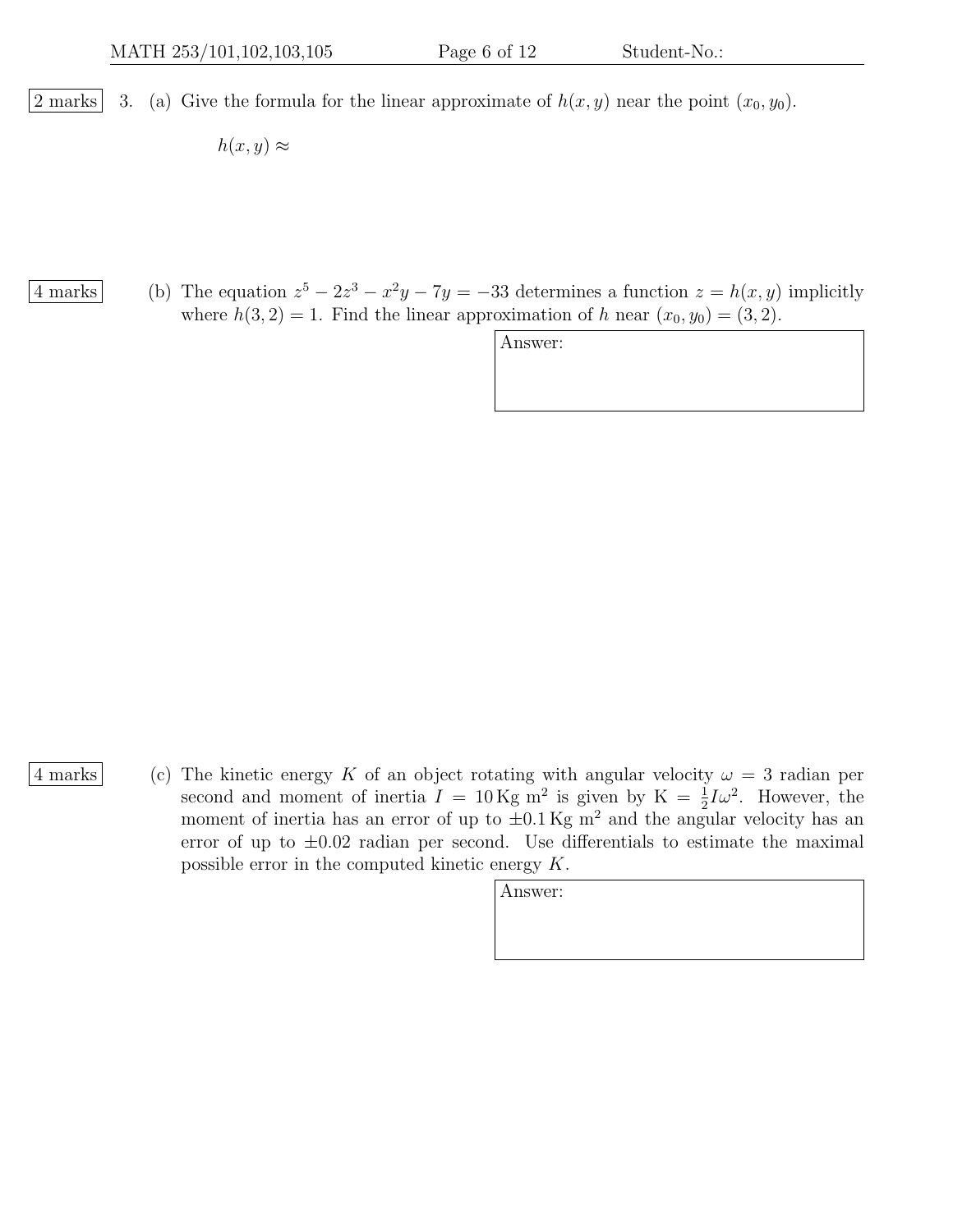6 marks 4. Match the following functions with their contour plot.

$$
f(x,y) = xe^{-x^2-y^2}, \qquad \qquad f(x,y) = \sin(x) - \cos(y), \qquad \qquad f(x,y) = 3x^2 - y,
$$
  

$$
f(x,y) = \sqrt{12 - 4x^2 - y^2}, \qquad \qquad f(x,y) = xy.
$$

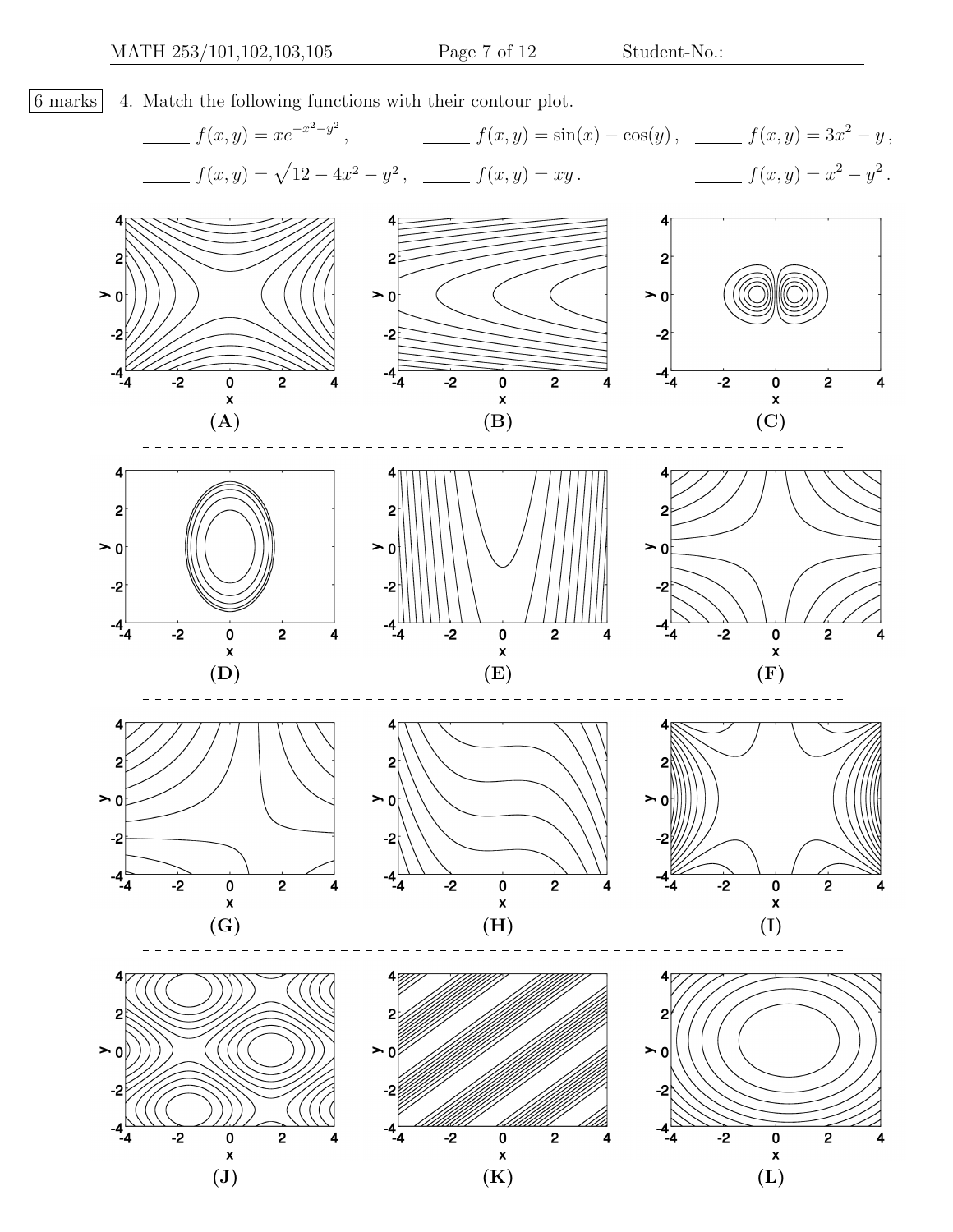4 marks 5. (a) Let R be the region bounded on the left by  $x = y^2 - 1$  and on the right by  $x = -y^2 + 7$ . Evaluate the integral  $\iint_R 3 \, dA$ .



Answer:

1 mark (b) What is the area of  $R$ ?

Answer:

2 marks (c) Evaluate the integral

 $\int_0^2$ −2  $\int$ <sup>-y<sup>2</sup>+7</sup>  $y^2-1$  $y \cos(y^6) \cos(x) dx dy =$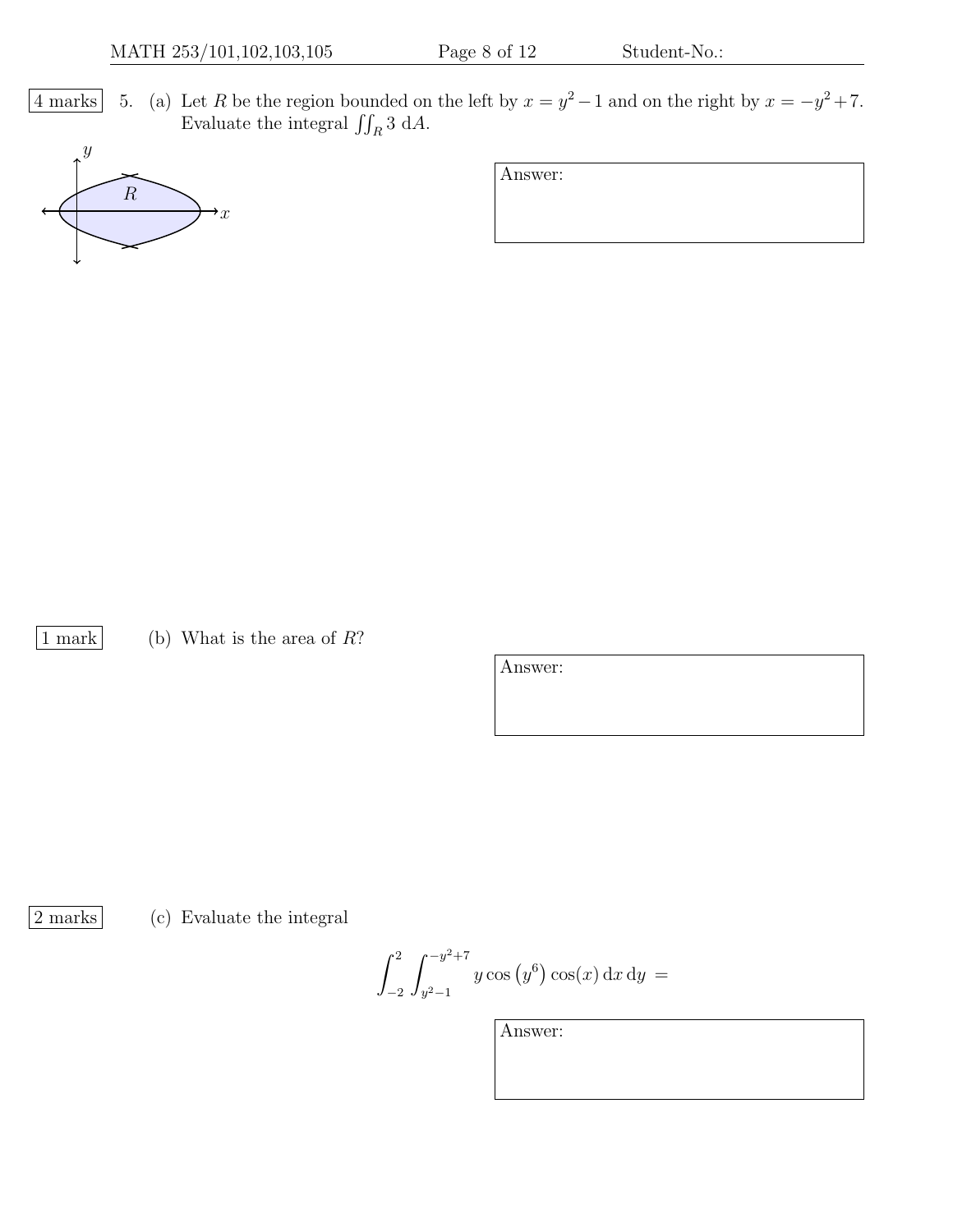8 marks 6. (a) Let

$$
f(x, y, z) = e^{((x^2 + y^2 + z^2)^{3/2})}.
$$

Rewrite

$$
\int_0^3 \int_{-\sqrt{(9-y^2)}}^{\sqrt{(9-y^2)}} \int_{\sqrt{(x^2+y^2)}}^{\sqrt{(18-x^2-y^2)}} f(x, y, z) \, dz \, dx \, dy
$$

using spherical coordinates. It is not necessary to evaluate.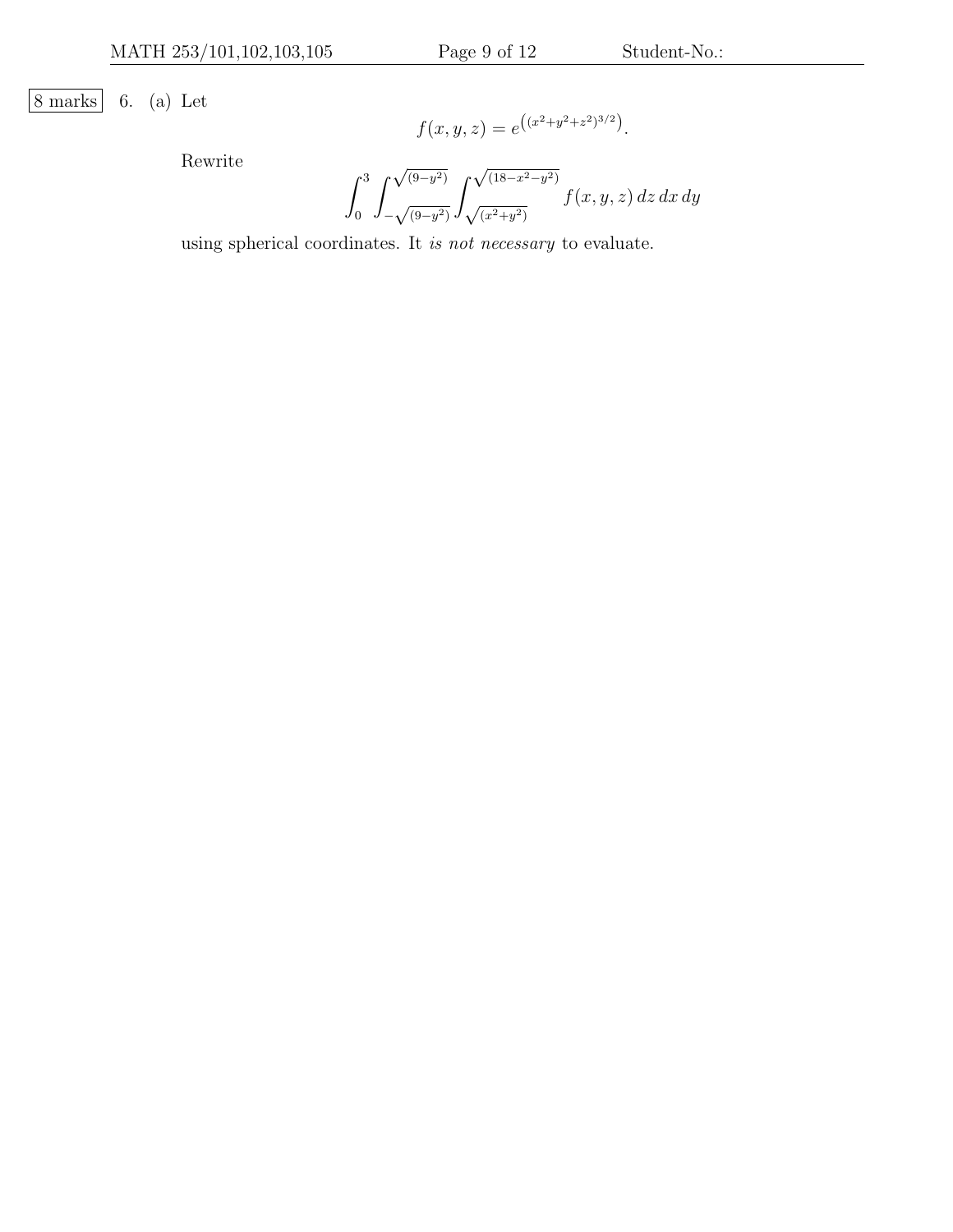6 marks (b) Let

$$
\int_0^4 \int_{-2}^{2-z} \int_{-\sqrt{4-y^2}}^0 f(x, y, z) \, dx \, dy \, dz.
$$

Change the order of integration to be  $dz dy dx$ .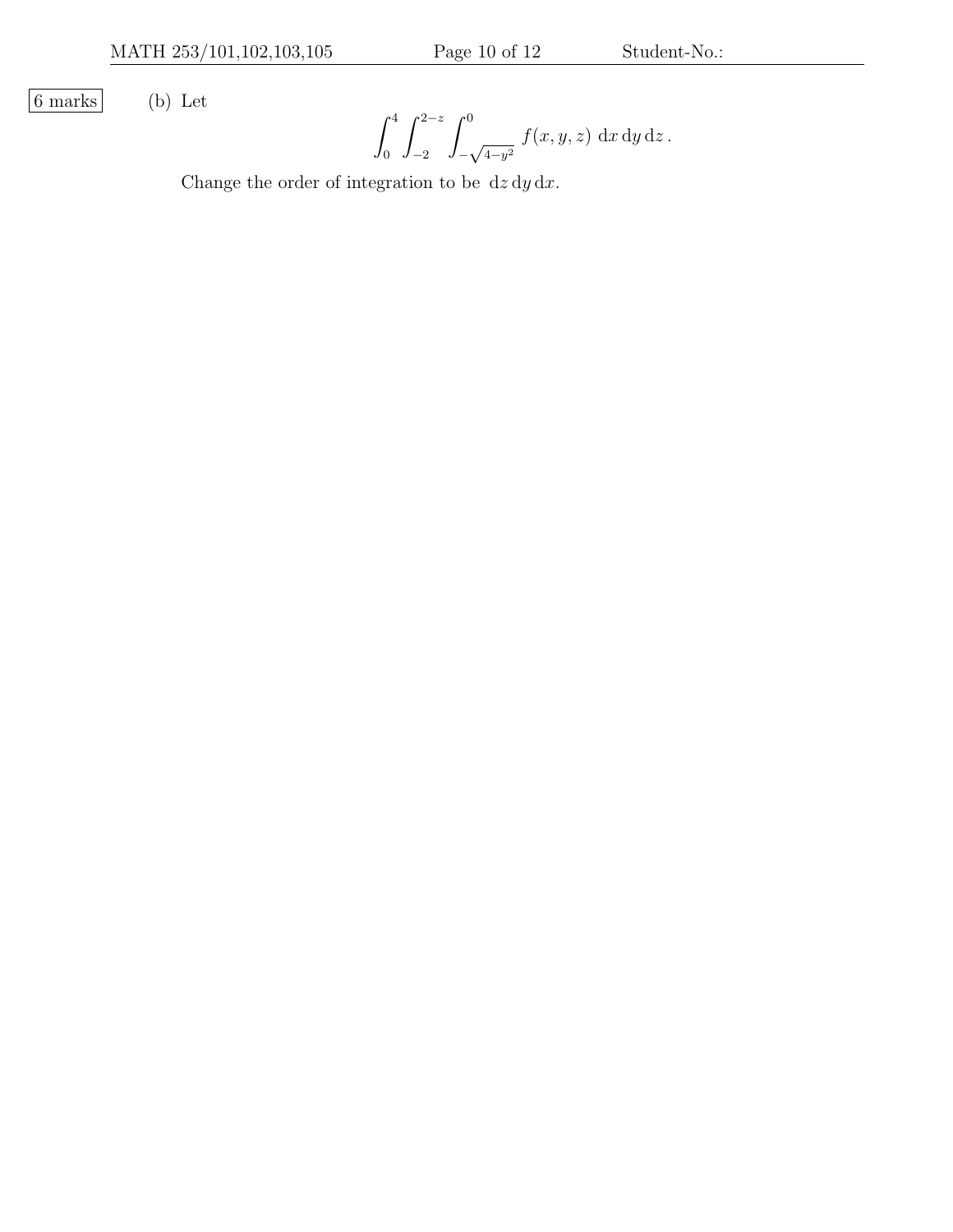8 marks | 7. Calculate the volume of the region E enclosed by the paraboloid  $z = x^2 + y^2$  and the plane  $z = 9$ .